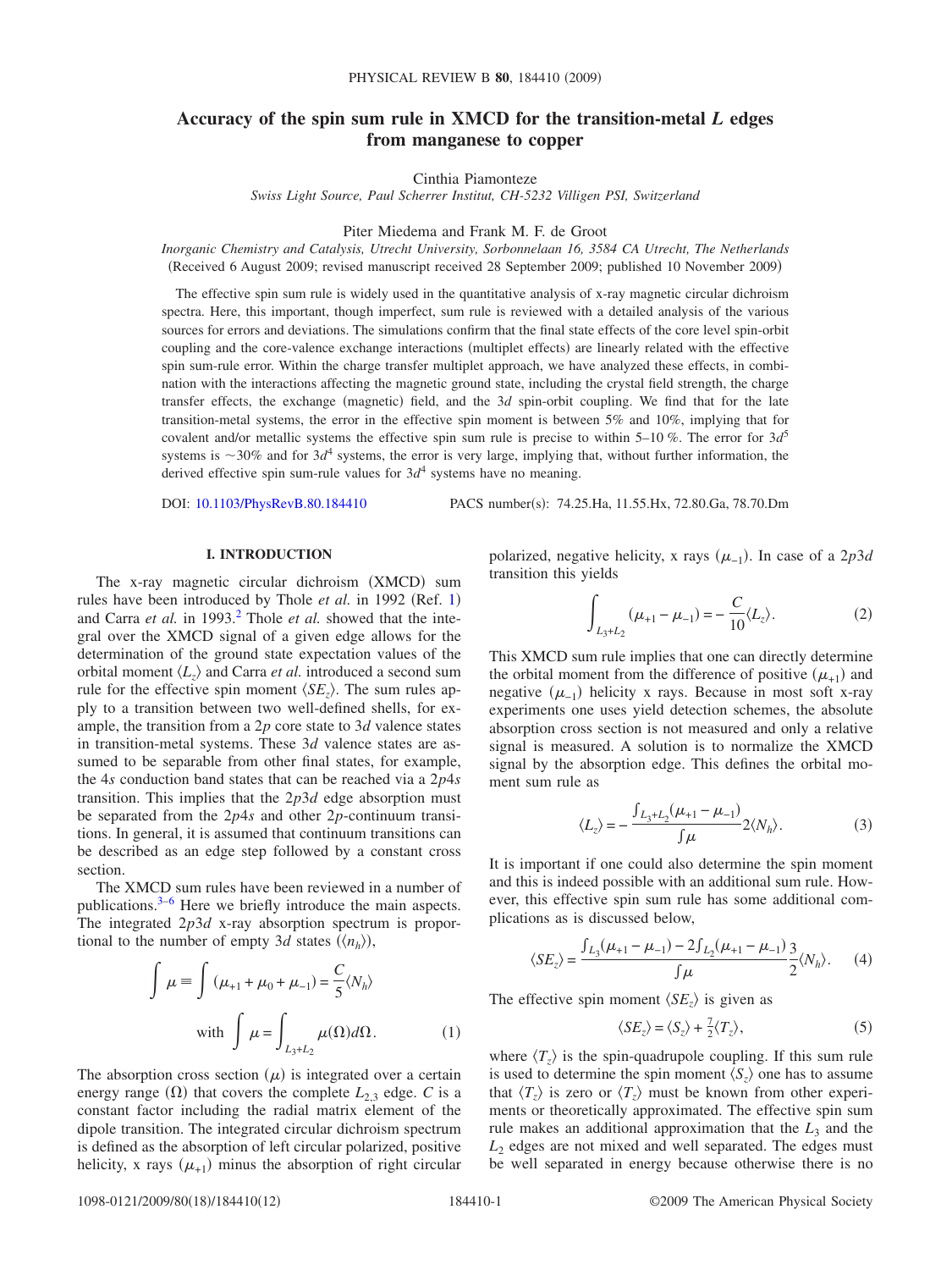clear method to divide the spectrum into  $L_3$  and  $L_2$ . Moreover, the two edges must be pure  $2p_{3/2}$  and  $2p_{1/2}$ . Throughout this paper we will discuss two different sum-rule errors:

- (a) the error in the spin moment  $\langle S_z \rangle$  and
- (b) the error in the effective spin moment  $\langle SE_z \rangle$ .

The error in the effective spin moment  $\langle SE_z \rangle$  is, as will be shown below, caused by the mixing of the  $L_3$  and  $L_2$  edges. The error in the spin moment  $\langle S_z \rangle$  has, in addition, the effect of  $7/2\langle T_z\rangle$ .

Since the derivation of the effective spin sum rule, its accuracy and validity have been discussed. The effective spin sum rule has been theoretically simulated and tested by Teramura *et al.*<sup>[7](#page-10-4)</sup> They calculated the expectation values of the effective spin  $\langle SE \rangle$  and compared them with simulated effective spin sum-rule values  $[SE_z^{\text{sum}}]$ . van der Laan *et al.*<sup>[8](#page-10-5)</sup> used the ratio of the  $G_1(pd)$  Slater integral and the core hole spin-orbit coupling to estimate the purity of the  $L_2$  and  $L_3$ edges and as such the accuracy of the effective spin-orbit sum rule. They found the largest error for the *L* edges of 3*d* transition metals. Also the  $M_{4.5}$  edge of the rare earth has large errors, but the edges of the 4*d*, 5*d*, and 5*f* systems have negligible errors due to the mixing of the spin-orbit split components.<sup>8</sup>

Crocombette *et al.*[9](#page-10-6) also tested the effective spin sum rule theoretically. For an octahedral system at 300 K they found that the sum-rule value for  $\langle S_z \rangle$  is  $\sim 10\%$  too small for  $3d^6$ ,  $3d^7$ , and  $3d^8$ . The errors increase to 28% and 56% too small for  $3d^5$  and  $3d^4$ . In this paper the focus is on the role of the  $\langle T_z \rangle$  operator and it was found that in octahedral symmetry, the value of  $\langle T_z \rangle$  is determined by the 3*d* spin-orbit coupling. Because the spin-orbit coupling is small, the value of  $\langle T_z \rangle$  is close to zero at room temperature.  $\langle T_z \rangle$  reaches larger values at temperatures where the 3*d* spin-orbit coupling causes an uneven distribution over the states. At lower symmetry the value of  $\langle T_z \rangle$  is essentially given by the occupation of the respective 3*d* orbitals and it is essentially unaffected by the 3*d* spin-orbit coupling[.9](#page-10-6) van der Laan *et al.*[10](#page-10-7) also discussed the role of  $\langle T_z \rangle$  and its large value for small crystal field values. Wu *et al.*<sup>[11,](#page-10-8)[12](#page-10-9)</sup> calculated the value of  $\langle T_z \rangle$  for both the bulk and the surface of 3*d* transition metals using density functional theory based band structure calculations. They found large values of  $\langle T_z \rangle$  at the surface, yielding  $\langle S_z \rangle$  errors up to  $50\%$  for the Ni $(001)$  surface, solely due to the value of  $\langle T_z \rangle$ . Within this approximation, the error in  $\langle SE_z \rangle$  is found to be small.

Goering *et al.*<sup>[13](#page-10-10)</sup> developed an element specific renormalization technique to derive the spin moment from the effective spin sum rule. The technique uses moment analysis to disentangle the  $L_3$  and  $L_2$  parts of the spectrum, yielding a correction factor for the spin moment. The various features of the  $L_2$  and the  $L_3$  edges are fitted simultaneously, which result in a deconvolution of the XMCD spectra into different excitation channels, interpreted by variations of the unoccupied density of states. Effectively, it is assumed that the deviation of the branching ratio from its statistical value of 2/3 gives rise to a correction factor. In the discussion we analyze this assumption with respect to the calculated curves and their potential to derive a correction factor.

# **II. METHOD**

### **A. Ligand field multiplet calculations**

In case of the  $3d$  metal  $L_{2,3}$  edges, the agreement between one-electron codes and the x-ray absorption spectral shape is, in general, poor. The reason for this discrepancy is that one does not observe the density of states in such x-ray absorption processes due to the strong overlap of the core wave function with the valence wave functions. In the final state of an x-ray absorption process one finds a partly filled core state, for example, a  $2p<sup>5</sup>$  configuration. In case one studies a system with a partly filled 3*d* band, for example, a  $3d^8$  system, the final state will have an incompletely filled 3*d* band, which after the  $2p3d$  transition can be approximated as a  $3d^9$ configuration. The 2*p* hole and the 3*d* hole have radial wave functions that overlap significantly. This wave function overlap is an atomic effect that can be very large. It creates final states that are found after the vector coupling of the 2*p* and 3*d* wave functions. This effect is well known in atomic physics and actually plays a crucial role in the calculation of atomic spectra. Experimentally it has been shown that while the direct core hole potential is largely screened, these socalled multiplet effects are hardly screened in the solid state. This implies that the atomic multiplet effects are of the same order of magnitude in atoms and in solids. Ligand field theory is a model that is based on a combination of these atomic effects and the role of the surrounding ligand approximated with an effective electric field. The starting point of the crystal field model is to approximate the transition metal as an isolated atom surrounded by a distribution of charges that should mimic the system, molecule or solid, around the transition metal. $14,15$  $14,15$ 

#### **B. Charge transfer multiplet calculations**

Charge transfer effects are the effects of charge fluctuations in the initial and final states. The ligand field multiplet model uses a single  $3d^N$  configuration to describe the ground state and final state. One can combine this configuration with other low-lying configurations similar to the way configuration interaction works with a combination of Hartree-Fock matrices. In oxides and metals, a 3*d<sup>N</sup>* ground state is typically combined with a  $3d^{N+1}$ <sub> $\varepsilon$ </sub> configuration, where  $\varepsilon$  is a missing electron (hole) in a delocalized band or in a ligand state  $(L)$ .

#### **C. Procedure to determine the theoretical sum-rule values**

Within the ligand field multiplet (LFM) calculations, the transition-metal ion is defined with one configuration, 3*d<sup>N</sup>*. The ground state expectation values of  $\langle L_z \rangle$ ,  $\langle S_z \rangle$ , and  $\langle T_z \rangle$  are calculated. These ground state expectation values are affected by the 3*d*3*d* Slater integrals, the 3*d* spin-orbit coupling, and the ligand field splitting.

The 2*p* x-ray absorption and XMCD spectra are calculated. The spectral shape is, in addition to the ground state interactions mentioned above, determined by the 2*p* core hole spin-orbit coupling and the 2*p*3*d* Slater integrals. The orbital sum rule and the effective spin sum rules are applied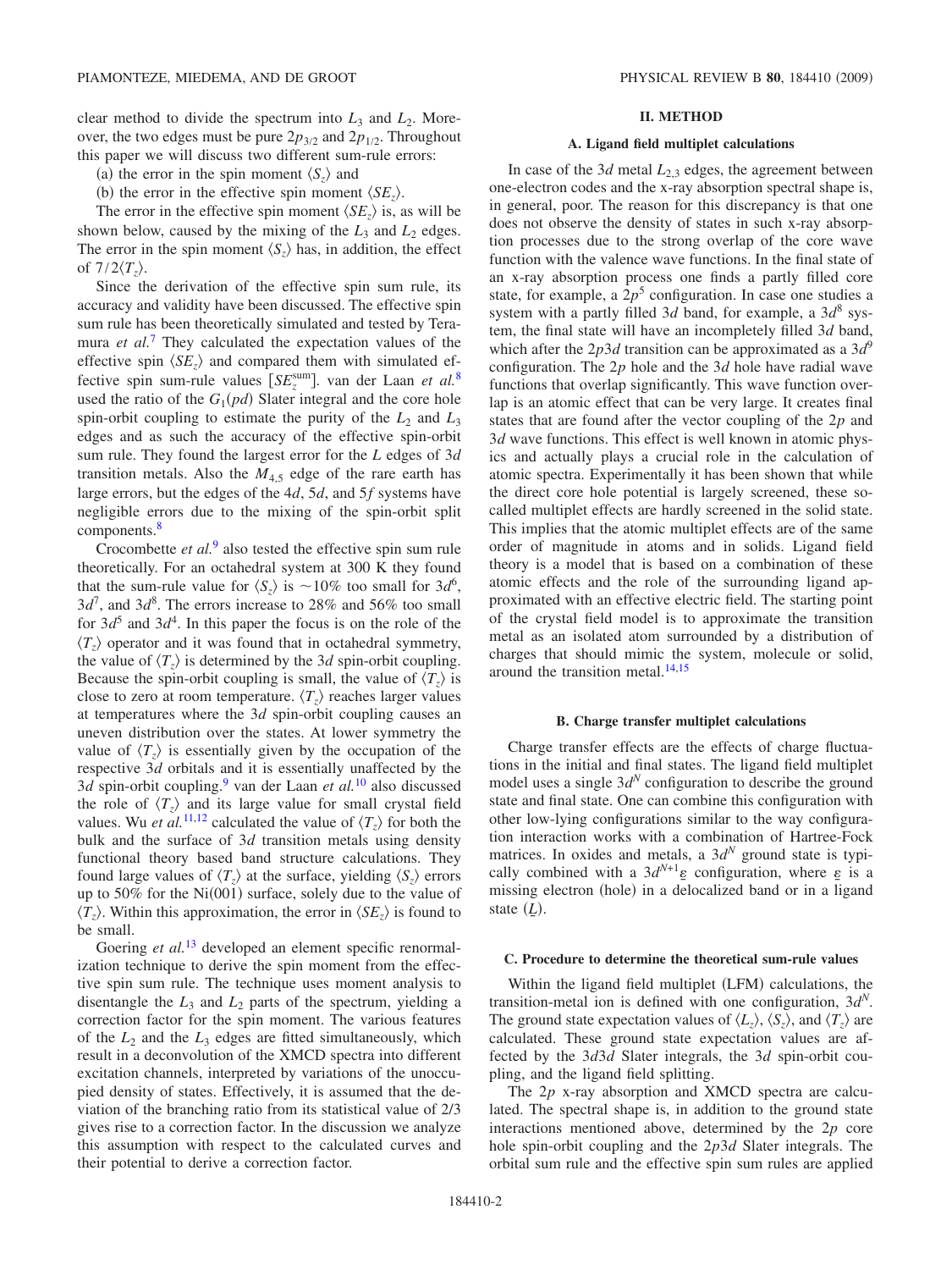to the calculated spectra. This theoretical sum-rule calculation uses the following assumptions:

(i) The division of the spectrum into its  $L_3$  and  $L_2$  components, similar as one would use for an experimental spectrum.

(ii) The addition of the calculated, unbroadened, stick values for both the  $L_3$  and the  $L_2$  edges.

(iii) The application of the effective spin sum rule [Eq. ([4](#page-0-0))]. This yields the theoretical sum-rule-derived value for  $\langle SE_z \rangle$ , defined as  $[SE_z^{\text{sum}}]$ . The theoretical sum-rule-derived value for the orbital moment is defined as  $[L_z^{\text{sum}}]$ .

(iv) The sum-rule values are compared with the calculated ground state values to determine the ratio  $\left[ SE_z^{\text{sum}} \right] / \langle SE_z \rangle$  and  $\left[L_z^{\text{sum}}\right]/\langle L_z\rangle$ .

(v) The value of  $[L_z^{\text{sum}}]/\langle L_z \rangle$  is equal to 1 for all calculations performed, confirming the theoretical validity of the orbital moment sum rule.

#### **III. RESULTS**

The effective spin moment sum rule has been tested theoretically for  $Mn^{3+} 3d^4$ , Fe<sup>3+</sup> 3d<sup>5</sup>, Fe<sup>2+</sup> 3d<sup>6</sup>, Co<sup>2+</sup> 3d<sup>7</sup>,  $Ni^{2+}$   $3d^8$ , and  $Cu^{2+}$   $3d^9$ . The procedure we use calculates for a given ground state their spin  $\langle S_z \rangle$ , orbital  $\langle L_z \rangle$ , and spinquadrupole  $\langle T_z \rangle$  expectation values and compares them with the sum-rule values that have been derived from the multiplet simulations. The value of  $\langle SE_z \rangle$  is then given as  $\langle S_z \rangle$  $+7/2\langle T_z\rangle$ .

The calculated value for  $\langle L_z \rangle$  is found to be always exactly equal to the derived sum-rule value. This confirms the validity of the  $\langle L_z \rangle$  sum rule. Because this sum rule integrates the complete *L* edge, the internal structure of the *L* edge due to spin-orbit coupling and multiplet effects has no effect on the integrated value. Except for Sec. [III E,](#page-6-0) all other simulations were done at 0 K.

### A. Case of the  $Cu^{2+}$   $3d^9$  ground state

<span id="page-2-0"></span>The  $3d^9$  ground state has only a single 3*d* hole. This implies that there are no 3*d*3*d* two-electron integrals. The final state of the 2*p* x-ray absorption process has a  $2p^53d^{10}$  configuration, in other words a single 2*p* hole, which implies that there are also no 2*p*3*d* two-electron multiplet effects. The result is that there are no theoretical errors in applying the effective spin sum rule to  $3d^9$  systems. On the other hand,  $\langle T_z \rangle$  is significant and some general aspects are discussed below. For an analytical deduction of the  $Cu^{2+}$  case as well as temperature dependence calculations, the reader is referred to Ref. [16.](#page-10-13)

If the 3*d* spin-orbit coupling is zero, the  $Cu^{2+}$  3*d*<sup>9</sup> L edge spectrum is characterized with a  $L_3$ :  $L_2$  intensity ratio of 2:1 and a XMCD ratio of  $-1:1$ . The  $\langle S_z \rangle$  expectation value is −0.5. Without 3*d* spin-orbit coupling  $\langle T_z \rangle$  is zero, implying that  $\langle SE_z \rangle$  is also –0.5. This is also exactly the value that is found after applying the sum rule to the *L* edge spectrum.

If the 3*d* spin-orbit coupling is not zero, the spin sum rule remains exact, but  $\langle T_z \rangle$  will obtain a nonzero value. It turns out that for a 3*d*<sup>9</sup> ground state, the value of  $\langle T_z \rangle$  is large. In atomic symmetry, using a cubic crystal field  $(10Dq)$  of 0 eV,

an atomic 3*d* spin-orbit coupling of  $\sim$  0.1 eV, and an exchange field of 0.01 eV, one finds that all intensity is found in the transition  $\mu$ <sub>-</sub>(*L*<sub>3</sub>). All transitions to the *L*<sub>2</sub> edge are zero and all transitions of  $\mu$ <sub>+</sub> are zero. In other words  $\mu$ <sub>+1</sub>(*L*<sub>3</sub>)  $=\mu_{-1}(L_2) = \mu_{+1}(L_2) = 0$ . This implies that  $\mu_{-1}(L_3)$  and using Eq.  $(4)$  $(4)$  $(4)$ ,

$$
\langle SE_z \rangle = \frac{-\mu}{\mu} \frac{3}{2} \langle N_h \rangle = -1.5. \tag{6}
$$

The value of  $\langle S_z \rangle$  is -0.5, which implies that the value of  $7/2\langle T_z \rangle$  must be −1.0. One can conclude that the effective spin value of  $\langle SE_z \rangle$ =−1.5 is exactly reproduced by the effective spin sum rule, but due to the large value of  $\langle T_z \rangle$  this value of  $-1.5$  is very far from the spin expectation value  $\langle S_z \rangle$ of −0.5.

Applying a cubic crystal field of 1.0 eV yields a value for  $\langle SE_z \rangle$  of −1.37. The precise value is determined by a combination of the 3*d* spin-orbit splitting, the exchange interaction, and the cubic crystal field and in fact for this Jahn-Teller system also by the effects of symmetry distortion to tetragonal symmetry. However, in all cases the effective spin sum rule remains correct. The fact that  $7/2\langle T_z \rangle$  is equal to  $-1$ implies that the hole is in a  $3d_{x^2-y^2}$  orbital. Without spin-orbit coupling this state is degenerate with a hole in a  $3d_{z}$ <sup>2</sup> orbital, but the spin-orbit splitting causes a single 3*d* hole in the 3*dx*2−*y*<sup>2</sup> orbital at 0 K. At finite temperatures, the occupation is equivalent between  $3d_{x^2-y^2}$  and  $3d_{z^2}$  holes as the energy splitting is only 10<sup>-5</sup> eV. In actual systems, the 3*d*<sup>9</sup> ground state is split by a Jahn-Teller distortion, usually an elongation of the *z* axis toward a square planar symmetry. This again creates a single hole in the  $3d_{x^2-y^2}$  orbital and a  $\langle T_z \rangle$  value of  $-1$ . Without spin-orbit coupling the value of  $7/2\langle T_z \rangle$  is (half) integer for all 3*d* orbitals. It is +1 for the  $3d_{x^2-y^2}$  and  $3d_{xy}$ orbitals, it is −1 for the 3*dz*<sup>2</sup> orbital, and it is −1/2 for the  $3d_{xz}$  and  $3d_{yz}$  orbitals. If the ground state of a material has its 3*d* states split by a value larger than the 3*d* spin-orbit coupling, one can directly derive the approximate values of  $\langle T_z \rangle$ for all high-spin systems from  $3d^1$  to  $3d^9$ . A  $3d^1$  configuration with an elongated *z* axis has its  $3d_{xy}$  state occupied, a  $3d<sup>1</sup>$  configuration with a compressed *z* axis has its  $3d_{xz}$  and 3*dyz* states half occupied, etc.

# **B. Effects of the crystal field splitting and the 3***d* **spin-orbit coupling**

<span id="page-2-1"></span>We start by calculating the expectation values for systems between four and eight 3*d* electrons, i.e.,  $Mn^{3+}$  3*d*<sup>4</sup>, Fe<sup>3+</sup> 3*d*<sup>5</sup>, Fe<sup>2+</sup> 3*d*<sup>6</sup>, Co<sup>2+</sup> 3*d*<sup>7</sup>, and Ni<sup>2+</sup> 3*d*<sup>8</sup>, using atomic 2*p*3*d* and 3*d*3*d* Slater integrals, atomic 2*p* spin-orbit coupling, and an internal exchange field of 10 meV. The 3*d* spin-orbit coupling was varied between the atomic value and zero. The octahedral crystal field  $(10Dq)$  is changed between 0.0 and 3.0 eV.

Figure [1](#page-3-0) gives the expectation values of the spin  $\langle S_z \rangle$ , the spin-quadrupole contribution to the sum rule  $7/2\langle T_z \rangle$ , and the theoretical value of the effective spin  $\langle SE_z \rangle$  as a function of 10*Dq*. Different curves indicate calculations with distinct magnitudes for the 3*d* spin-orbit coupling. The magnitude of  $7/2\langle T_z \rangle$  plays an important role in the application of the sum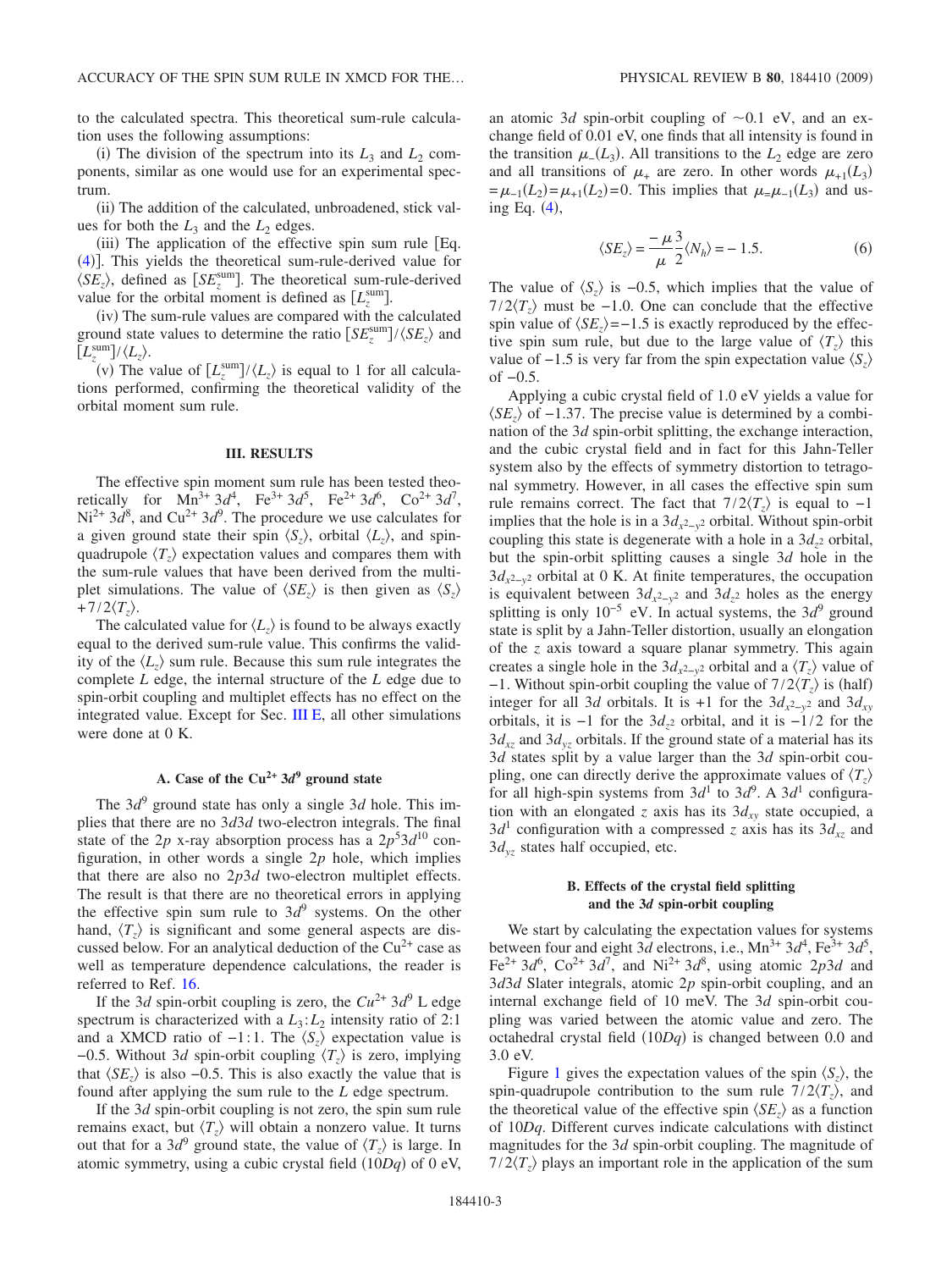<span id="page-3-0"></span>

FIG. 1. (Color online) The expectation values of  $\langle S_z \rangle$ ,  $7/2\langle T_z \rangle$ , and  $\langle SE_z \rangle$  are given as a function of the cubic crystal field splitting of 10*Dq*. Given are (top, left)  $\text{Mn}^{3+}$  3*d*<sup>4</sup>, (top, right) Fe<sup>3+</sup> 3*d*<sup>5</sup>, (bottom, left) Fe<sup>2+</sup> 3*d*<sup>6</sup>, (bottom, middle) Co<sup>2+</sup> 3*d*<sup>7</sup>, and (bottom, right) Ni<sup>2+</sup> 3*d*<sup>8</sup>. The symbols indicate calculations with atomic 3d spin-orbit coupling (filled square, red), 60% of the atomic value (up triangle, orange), 30% of the atomic value (down triangle, green), and no 3d spin-orbit coupling (open circle, blue).

rules in experimental spectra since its value is often unknown and in most cases assumed to be negligible. Analyzing Fig. [1](#page-3-0) it is seen that in case the atomic 3*d* spin-orbit coupling is zero (open circles), the value of  $\langle T_z \rangle$  is zero and  $\langle S_z \rangle$  is given by  $-0.5$  times the number of holes. A zero value for  $\langle T_z \rangle$  also implies that  $\langle SE_z \rangle = \langle S_z \rangle$ . For all cubic 3*d*<sup>6</sup>, 3*d*<sup>7</sup>, and  $3d^8$  systems with a crystal field above 0.5 eV, the value of  $7/2\langle T_z\rangle$  is between −0.1 and 0.1. In case of  $3d^6$  systems the sign of  $\langle T_z \rangle$  depends on the magnitude of the 3*d* spinorbit coupling. The contribution of  $\langle T_z \rangle$  is therefore small and  $\langle SE_z \rangle$  is very close to  $\langle S_z \rangle$ . In case of  $3d^5$  systems,  $\langle T_z \rangle$  is always zero because the shell is half-filled. The  $3d<sup>4</sup>$  systems present a special case with respect to the values of  $\langle T_z \rangle$ . One can observe that there are essentially two options for  $\langle T_z \rangle$ , (1) a value close to zero or  $(2)$  a value close to 1.0. The origin for the value of 1.0 can be found in Table [I.](#page-4-0) The 3*d* spin-orbit coupling creates a small energy difference between the

3*dx*2−*y*<sup>2</sup> and 3*dz*<sup>2</sup> states. If only the 3*dz*<sup>2</sup> state is occupied, the value of  $\langle T_z \rangle$  is +1. A value of 0.0 is found without 3*d* spinorbit coupling and for a small spin-orbit coupling. In real systems, there will often be a distortion in the  $3d^4$  ground state implying a  $\langle T_z \rangle$  value of −[1](#page-3-0) or +1. One can use Fig. 1 to have an indication of the differences for the values of  $\langle T_z \rangle$ being equal to 0 or  $+1$ .

There is little change in the value of  $\langle S_z \rangle$  as a function of the crystal field except for the  $3d^7$  diagrams, where a *S*  $= 1.5$  high-spin to  $S = 0.5$  low-spin transition is visible at 2.3 eV. The variation of  $\langle S_z \rangle$  with the spin-orbit coupling magnitude is due to the competition between the spin-orbit coupling and the exchange energy. For the atomic spin-orbit coupling the exchange energy of 10 meV is not enough to completely saturate the system for  $Fe^{2+}$  and  $Co^{2+}$ . The effect of the exchange energy is studied in more detail in Sec. [III D.](#page-5-0)  $\langle SE_z \rangle$  is for all case equal to  $\langle S_z \rangle + 7/2 \langle T_z \rangle$ . In case of the 3*d*<sup>4</sup>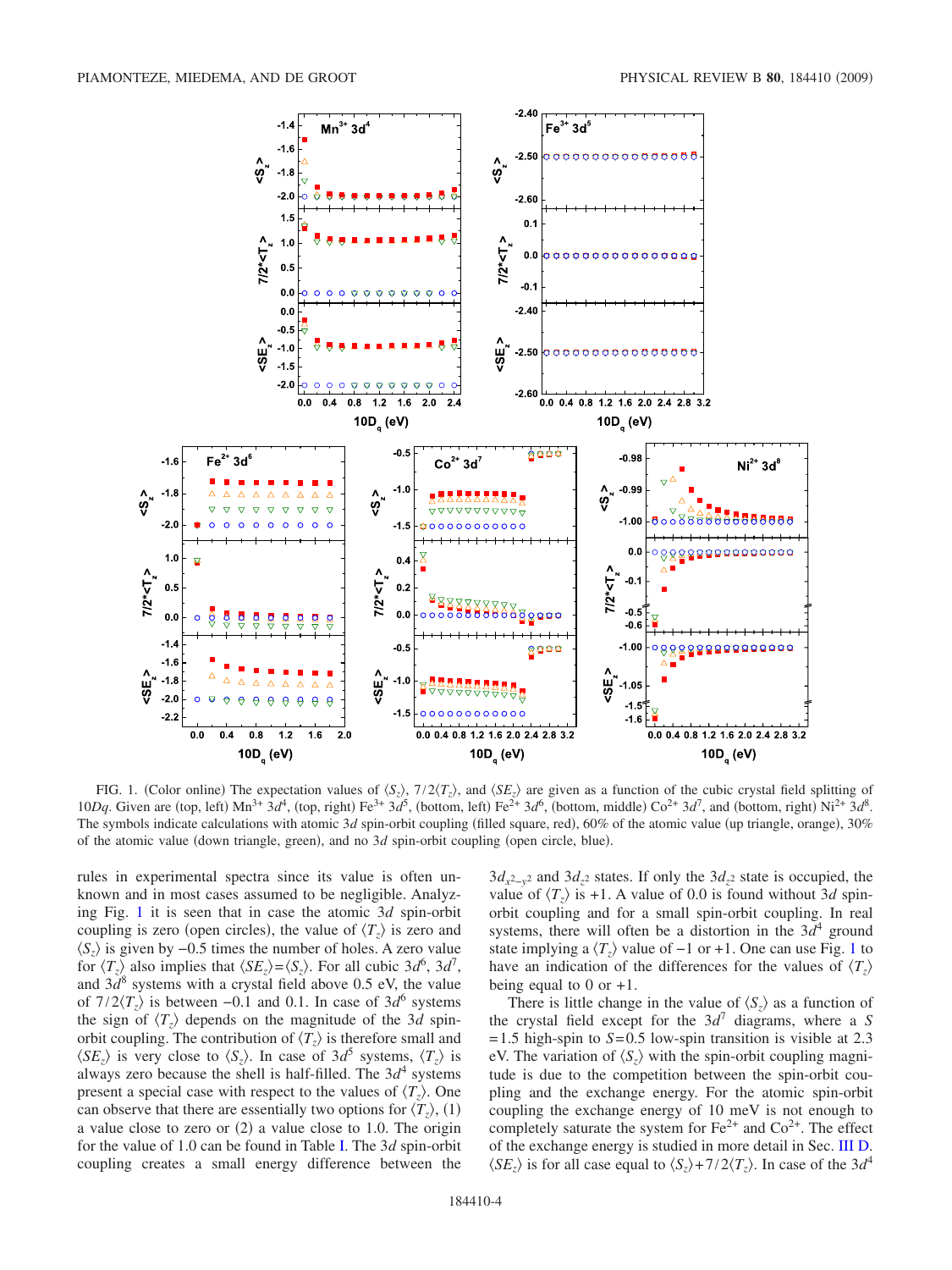<span id="page-4-0"></span>TABLE I. The expectation values for  $7/2\langle T_z \rangle$  in  $D_{4h}$  (square planar) symmetry for the different occupations of the 3*d* states in case that the 3*d* spin-orbit coupling and the 3*d*3*d* interactions are set to zero. Both cases for an elongated and compressed octahedron are shown.

| Conf.               | $7/2\langle T_z \rangle$ (elongated) | $7/2\langle T_z \rangle$ (compressed) |
|---------------------|--------------------------------------|---------------------------------------|
| 3d <sup>1</sup>     | $\frac{1}{2}$                        | $-1$                                  |
| $3d^2$              |                                      | $-\frac{1}{2}$                        |
| $3d^3$<br>$3d^4$    | $\Omega$                             |                                       |
|                     | 1                                    | $-1$                                  |
| $3d^5$<br>$3d^6$    | 0                                    | $\mathbf{0}$                          |
|                     | $\overline{2}$                       |                                       |
| $3d^7$              | $-1$                                 | $\frac{1}{2}$                         |
| $\frac{3d^8}{3d^9}$ | $\Omega$                             |                                       |
|                     |                                      |                                       |

systems this yields again the two options: (1)  $\langle SE_z \rangle = \langle S_z \rangle$  or  $\langle SE_z \rangle = \langle S_z \rangle + 1.0.$ 

Figure [2](#page-4-1) gives the ratio  $\left[ SE_z^{\text{sum}} \right] / \langle SE_z \rangle$  (top panels) and  $[SE_z^{\text{sum}}]/\langle S_z \rangle$  (bottom panels). A value of 1.0 implies that the sum-rule value  $\left[ SE_z^{\text{sum}} \right]$  is equal to the expectation values for  $\langle SE_z \rangle$  and  $\langle S_z \rangle$ , respectively. The error in the spin sum rule is given by  $\left[ SE_z^{\text{sum}} \right] / \langle SE_z \rangle$ . The ratio  $\left[ SE_z^{\text{sum}} \right] / \langle S_z \rangle$  is also given as the experimental quantity that one usually attempts to determine is  $\langle S_z \rangle$ . In case of Ni<sup>2+</sup> 3*d*<sup>8</sup>, the values for  $[SE_z^{\text{sum}}]/\langle SE_z \rangle$  and  $[SE_z^{\text{sum}}]/\langle S_z \rangle$  are close to 0.90, except for the atomic calculations and calculations with very small crystal fields. This implies that for 3*d*<sup>8</sup> systems one finds an underestimation in  $\langle S_z \rangle$  of approximately 10%, independent of the precise value of the crystal field and also independent of the 3*d* spin-orbit coupling. Figure [2](#page-4-1) shows that for the 3*d*<sup>7</sup> systems (Co<sup>2+</sup>), the  $\left[ SE_z^{\text{sum}} \right] / \langle SE_z \rangle$  value is approximately 0.92 with 3*d* spin-orbit coupling and  $\sim$  0.84 without 3*d* spinorbit coupling. The value of  $\left[ SE_z^{\text{sum}} \right] / \langle S_z \rangle$  lies between 0.84

<span id="page-4-1"></span>

FIG. 2. (Color online) The ratio of the sum-rule value  $[SE_z^{\text{sum}}]$  with  $\langle SE_z \rangle$  (top panels) and  $\langle S_z \rangle$  (bottom panels) for (top, left) Mn<sup>3+</sup> 3*d*<sup>4</sup>, (top, right)  $Fe^{3+}$   $3d^5$ , (bottom, left)  $Fe^{2+}$   $3d^6$ , (bottom, middle)  $Co^{2+}$   $3d^7$ , and (bottom, right)  $Ni^{2+}$   $3d^8$ . The symbols indicate calculations with atomic 3d spin-orbit coupling (filled square, red), 60% of the atomic value (up triangle, orange), 30% of the atomic value (down triangle, green), and no 3d spin-orbit coupling (open circle, blue).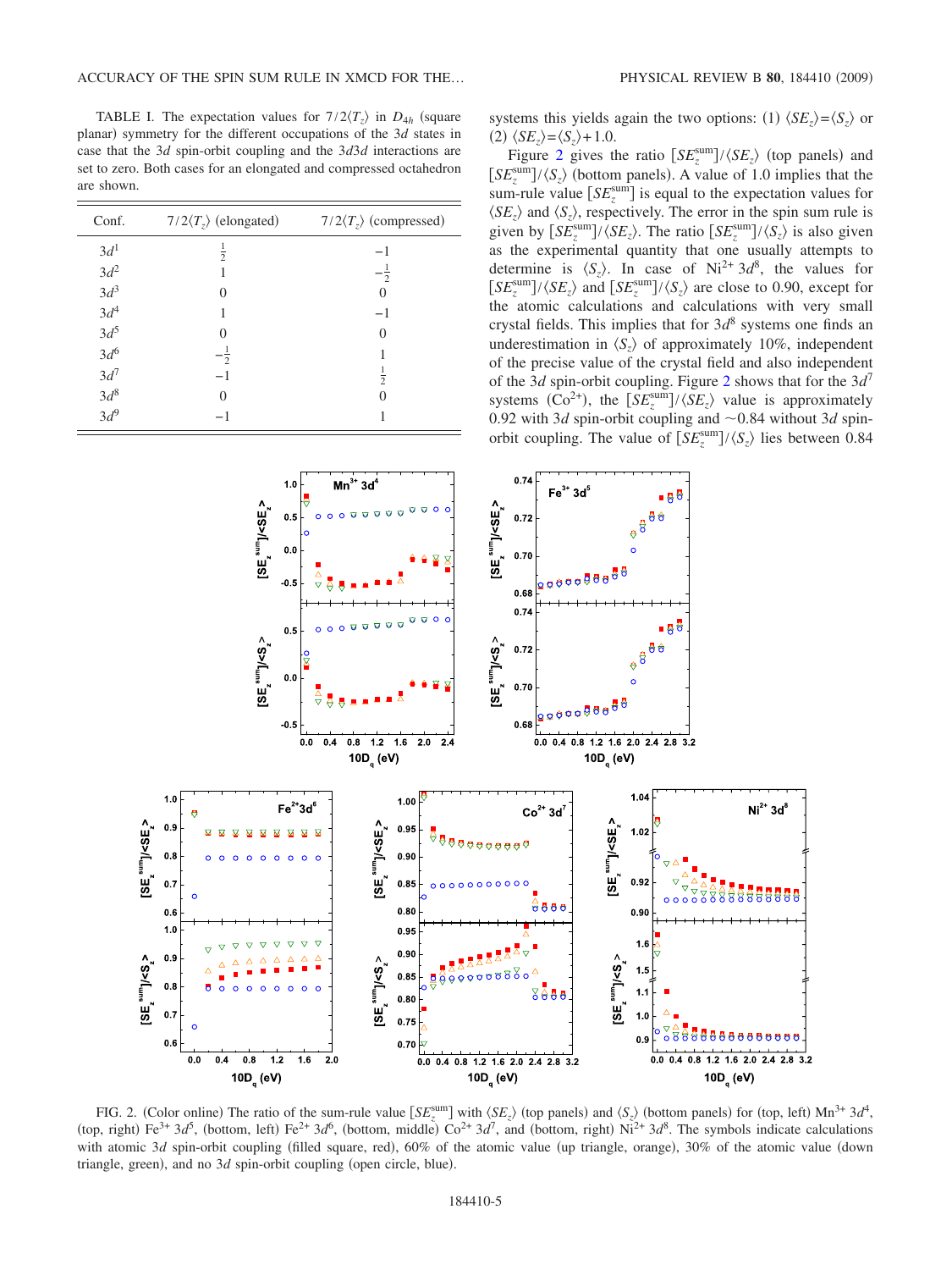and 0.96. At 10*Dq*= 2.4 a transition to a low-spin ground state is visible. All low-spin  $3d^7$  systems have an error value of  $\sim$ 0.8, implying a sum-rule error of  $\sim$ 20%, independent of crystal field strength and spin-orbit coupling.

The case of Fe<sup>2+</sup> 3 $d^6$  is similar to the 3 $d^7$  ground state: a  $[SE_z^{\text{sum}}]/\langle SE_z \rangle$  value of 0.8 without spin-orbit coupling and a value at  $\sim 0.88$  with spin-orbit coupling. In case of  $[SE_z^{\text{sum}}]/\langle S_z \rangle$ , the values vary between 0.80 and 0.96. This implies a  $\langle S_z \rangle$  between 4% and 20%, dependent on the values of  $10Dq$  and the 3*d* spin-orbit coupling. The Fe<sup>3+</sup> 3*d*<sup>5</sup> systems have identical curves for  $\left[SE_z^{\text{sum}}\right] / \langle SE_z \rangle$  and  $[SE_z^{\text{sum}}]/\langle S_z \rangle$  as all values of  $\langle T_z \rangle$  are zero. We observe values for  $\left[\frac{S E_z^{\text{sum}}\right]}{\langle SE_z \rangle}$  and  $\left[\frac{S E_z^{\text{sum}}\right]}{\langle S_z \rangle}$  between 0.68 and 0.74, where these values are determined by the value of the cubic crystal field. This implies a systematic (uniform) underestimation of  $\langle S_z \rangle$  by  $\sim$ 30%.

In case of  $Mn^{3+}$  3 $d^4$ , there is little relation between the sum-rule value and the  $\langle SE_z \rangle$  and  $\langle S_z \rangle$  expectation values. In systems where  $7/2\langle T_z\rangle = 0$ , in other words in systems where the two lowest states are degenerate, the values of  $[SE_z^{\text{sum}}]/\langle SE_z \rangle$  and  $[SE_z^{\text{sum}}]/\langle S_z \rangle$  are approximately 0.5, implying an underestimation of 50% by the sum rule. If the 3*d* spin-orbit coupling or alternatively a symmetry distortion splits these two lowest states, the  $\left[ SE_z^{\text{sum}} \right] / \langle SE_z \rangle$  value is between  $-0.2$  and  $-0.5$  and the value of  $\left[ SE_z^{\text{sum}} \right] / \langle S_z \rangle$  lies between 0.0 and −0.3. This implies that the sum rule gives next to an underestimation of 50–80 %, also the wrong sign for the  $\langle SE_z \rangle$  (and  $\langle S_z \rangle$ ) value. For actual 3*d*<sup>4</sup> systems, it is not *a priori* known if the ground state is degenerate or split; one does not know if the error of the effective spin sum rule is 50% or −50*%*, so one is not even sure of the sign of the (effective) spin from the derived sum-rule value.

It can be concluded that the case that  $\langle T_z \rangle$  is close to zero does not imply that the spin sum rule is exact. As seen in Fig. [2,](#page-4-1) the largest errors in the spin sum rule actually arise without 3*d* spin-orbit coupling (for zero  $\langle T_z \rangle$  values).

# **C. Effect of multiplet interactions and the 2***p* **spin-orbit coupling**

<span id="page-5-3"></span>Next we would like to determine which interactions play a role in the spin rule errors. First, we focus on the role of the final state interactions: the 2*p*3*d* multiplet interactions and the 2*p* spin-orbit coupling. These final state effects do not influence the ground state and as such do not modify the expectation values for  $\langle S_z \rangle$ ,  $\langle L_z \rangle$ , and  $\langle T_z \rangle$ . They affect however the spectral shapes and as such they modify the values for  $\left[SE_z^{\text{sum}}\right]$ .

Figure [3](#page-5-1) shows that changing the 2*p*3*d* multiplet interactions  $F_{2p3d}$  and  $G_{2p3d}$  in Ni<sup>2+</sup> from zero to their atomic values decreases the sum-rule value from its calculated value of −1.0 to a value of approximately −0.90. The atomic values of the Slater integrals yield a 10% error. There is no error for a calculation without 2*p*3*d* multiplet effects and the relation between the  $2p3d$  multiplet effects and the  $[SE<sub>z</sub><sup>sum</sup>]$  value is approximately linear. An interesting observation is that the error is almost completely due to the  $F_{2p3d}^2$  Slater integral, in other words due to the dipole-dipole interactions between the 2*p* and 3*d* holes. The exchange terms  $(G_{2p3d}^1$  and  $G_{2p3d}^3$ 

<span id="page-5-1"></span>

FIG. 3. (Color online) The sum-rule-derived value  $\left[SE_z^{\text{sum}}\right]$  expectation value for  $Ni^{2+}(d^8)$  as a function of the relative  $2p3d$  multiplet interactions  $(F_{2p3d}$  and  $G_{2p3d})$ , where 1.0 refers to the atomic Slater integral values. Three curves are given for only  $G_{2p3d}$  (open triangle, red), only  $F_{2p3d}$  (open circle, green), and for the combined effect of  $G_{2p3d}$  and  $F_{2p3d}$  (filled square, blue).

have little effect on the error, as is indicated by the triangles.

Figure [4](#page-5-2) shows the spin expectation value as a function of the inverse 2p spin-orbit coupling  $(1/\zeta')$ , where  $\zeta'$  is normalized to the atomic value of the core hole spin-orbit coupling ( $\zeta_{\text{atom}}$ ) as  $\zeta' = \zeta / \zeta_{\text{atom}}$ . The  $\left[ SE_z^{\text{sum}} \right] / \langle SE_z \rangle$  ratio at the atomic 2p spin-orbit coupling is  $\sim 10\%$  in case of Ni<sup>2+</sup>. One observes that a larger 2*p* spin-orbit coupling decreases the error. The error decreases linearly with  $1/\zeta'$ , implying that if the 2*p* spin-orbit coupling is large, the effective spin sum rule is correct. Or, more specifically, if  $\zeta_{2p}/\langle F_{2p3d} \rangle$  is large, the error in  $\langle SE_z \rangle$  can be neglected. This also implies that the *L* edges of the 4*d*, 5*d*, and 4*f* elements will have errors in  $\langle SE_z \rangle$  close to zero, at least due to the multiplet and spinorbit induced effects.

#### **D. Effect of exchange field**

<span id="page-5-0"></span>The calculations shown in Secs. [III A](#page-2-0)[–III C](#page-5-3) have used an exchange field of 10 meV to split the ground state. As a first

<span id="page-5-2"></span>

FIG. 4. (Color online) The  $[SE_z^{\text{sum}}]$  value for Ni<sup>2+</sup>( $d^8$ ) as a function of the inverse  $2p$  spin-orbit coupling  $1/\zeta'$ .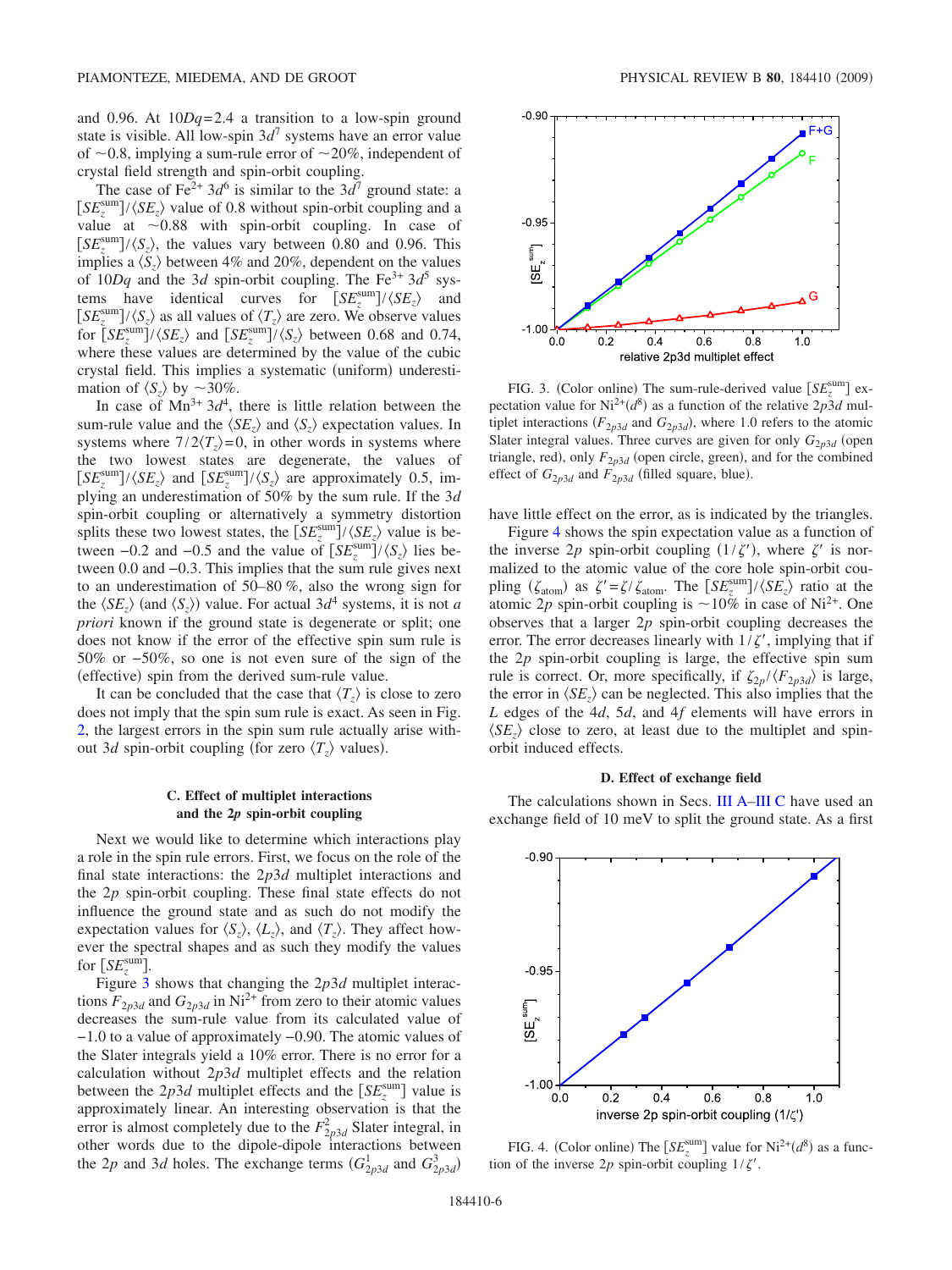<span id="page-6-1"></span>

FIG. 5. (Color online) The expectation values  $\langle S_z \rangle$  (red, small squares),  $\langle SE_z \rangle$  (green, closed circles), and  $[SE_z^{\text{sum}}]$  (black, open circles) as a function of the exchange field. Given are  $Fe^{2+}$   $3d^6$  (top) and  $\text{Co}^{2+}$  3*d*<sup>7</sup> (bottom) ground states.

approximation one can assume that the exchange field that should be used is given by the Curie temperature of the system. An exchange field of 10 meV corresponds to a Curie temperature of approximately 116 K. If the 3*d* spin-orbit coupling is zero, the ground state can be indicated by a pure *LS* term symbol. Such ground state will be evenly split by an exchange field. The magnitude of the exchange field determines the size of the splitting, but (for all practical exchange field values) it will not modify the nature of the states. This implies that (at 0 K) the expectation values are independent of the exchange field.

Things change if the 3*d* spin-orbit coupling is nonzero. The small but finite 3*d* spin-orbit coupling splits the ground state into its double group states. These states are closely spaced and their nature is determined by a combination of all interactions: (i) the exchange interaction combined with (ii) the 3*d* spin-orbit coupling, (iii) the  $3d3d$  interactions, (iv) the crystal field, and (v) translation symmetry (or band) effects.

Figure [5](#page-6-1) shows the effect of the magnitude of the applied exchange field on the expectation values of the spin  $\langle S_z \rangle$ , the effective spin  $\langle SE_z \rangle$ , and the sum-rule-derived value  $\left[ SE_z^{\text{sum}} \right]$ . The values are given from 0 to 100 meV, where the 100 meV values are similar to the saturated values (where we used a value of 1.0 eV). The difference between  $\langle S_z \rangle$  and  $\langle SE_z \rangle$  is again caused by the value of  $7/2\langle T_z \rangle$ . One can observe that the difference between  $\langle S_z \rangle$  and  $\langle SE_z \rangle$  slowly increases for  $3d^6$  and  $3d^7$ . In case of a  $3d^6$  ground state  $\langle T_z \rangle$  changes sign at an exchange field of approximately 10 meV.

One observes that for  $3d^6$ , the  $\langle S_z \rangle$  expectation values decreases from −1.5 to −2.0 with an increasing exchange field, where the value of −2.0 represents the fully spin-polarized case of four electrons. Similarly for  $3d^7$  the  $\langle S_z \rangle$  expectation values decrease from −0.9 to −1.5. Without exchange field the 3*d* spin-orbit coupling mixes the spin-polarized state with other states, an effect that is counteracted by the exchange field. An exchange field of 100 meV yields effectively a completely spin-polarized state. The effect on the value of  $\langle SE_z \rangle$  is, in addition, determined by  $\langle T_z \rangle$ . In case of a 3*d*<sup>6</sup> ground state, we observe a decrease from −0.9 to −1.25 at a field of 30 meV, followed by a slight increase to −1.15. This increase is due to the effect of  $\langle T_z \rangle$ . The  $3d^7$  ground state decreases from −1.4 to −2.5. The difference between the  $\langle SE_z \rangle$  expectation value and the sum-rule value remains approximately constant for all exchange fields. In other words, the exchange field has a significant effect on the  $\langle S_z \rangle$  and  $\langle T_z \rangle$ expectation values, but the sum-rule error remains essentially constant.

In case of the  $3d^8$  ground state of Ni<sup>2+</sup>, the exchange splitting has no effect on the expectation values. The reason is that the ground state has a  ${}^{3}A_2$  ground state, i.e., a filled  $t_{2g}$ band plus a half-filled  $e_g$  band. A  ${}^3A_2$  state is a single  $(T_2)$ state in double group symmetry and it is not affected by the 3*d* spin-orbit coupling.

#### **E. Temperature dependence**

<span id="page-6-0"></span>In this section we will present how a finite temperature changes the results obtained in Sec. [III B.](#page-2-1) Figure [6](#page-7-0) shows the expectation values  $\langle S_z \rangle$ ,  $\langle SE_z \rangle$ , and  $7/2\langle T_z \rangle$  and the sum-rule correction factors  $\left[ SE_z^{\text{sum}} \right] / \langle SE_z \rangle$  and  $\left[ SE_{\text{sum}} \right] / \langle S_z \rangle$  as a function of temperature. From all systems presented in Sec. [III B](#page-2-1) only  $Mn^{3+}(3d^4)$ , Fe<sup>2+</sup>(3*d*<sup>6</sup>), and Co<sup>2+</sup>(3*d*<sup>7</sup>) show a significant temperature dependence and therefore these are the only systems discussed in this section. These are exactly the systems for which  $\langle T_z \rangle$  has a significant contribution to  $\langle SE_z \rangle$ . The calculations presented in Fig. [6](#page-7-0) were done for 10*Dq* = 1.0 eV, exchange energy of 100 meV, and atomic 3*d* spinorbit coupling. The exchange energy was considerably increased compared to Sec. [III B](#page-2-1) to assure magnetic saturation at 300 K.

For all three systems presented in Fig. [6](#page-7-0)  $\left[SE_z^{\text{sum}}\right]/\langle S_z \rangle$  has an important dependence with temperature, approaching  $[SE_z^{\text{sum}}] / \langle SE_z \rangle$  as temperature increases. This is a direct consequence of the decrease of the  $\langle T_z \rangle$  contribution to the effective spin as temperature increases. With increasing temperature the spin-orbit split values are more equally populated which leads to a quenching of  $\langle T_z \rangle$ .<sup>[9](#page-10-6)</sup> For  $\text{Mn}^{3+}(3d^4)$ ,  $\left[\text{SE}_{z}^{\text{sum}}\right]/\langle \text{SE}_{z}\rangle$  also changes significantly with temperature. This comes from the fact that for  $3d<sup>4</sup>$  there is no straightforward separation between  $L_3$  and  $L_2$  XMCD and the spectral shape is different for each 3*d* spin-orbit split ground state. As temperature increases, the different 3*d* spin-orbit split states are populated and therefore  $\left[ SE_z^{\text{sum}} \right] / \langle SE_z \rangle$ changes reaching saturation when all spin-orbit split states are equally populated. The increase in temperature has an equivalent effect in  $\left[ SE_z^{\text{sum}} \right] / \langle SE_z \rangle$  as the decrease of the 3*d* spin-orbit coupling, presented in Fig. [2.](#page-4-1)

For Fe<sup>2+</sup>(3*d*<sup>6</sup>)  $\left[ SE_z^{\text{sum}} \right] / \langle SE_z \rangle$  varies only around 3% from 0 K to room temperature.  $\left[ SE_z^{\text{sum}} \right] / \langle S_z \rangle$  is higher than 1.0 for low temperature and approaches  $\frac{S E_z^{\text{sum}}}{\langle SE_z \rangle}$  as  $\langle T_z \rangle$  goes from negative values to zero. Notice that in Fig. [1](#page-3-0) the values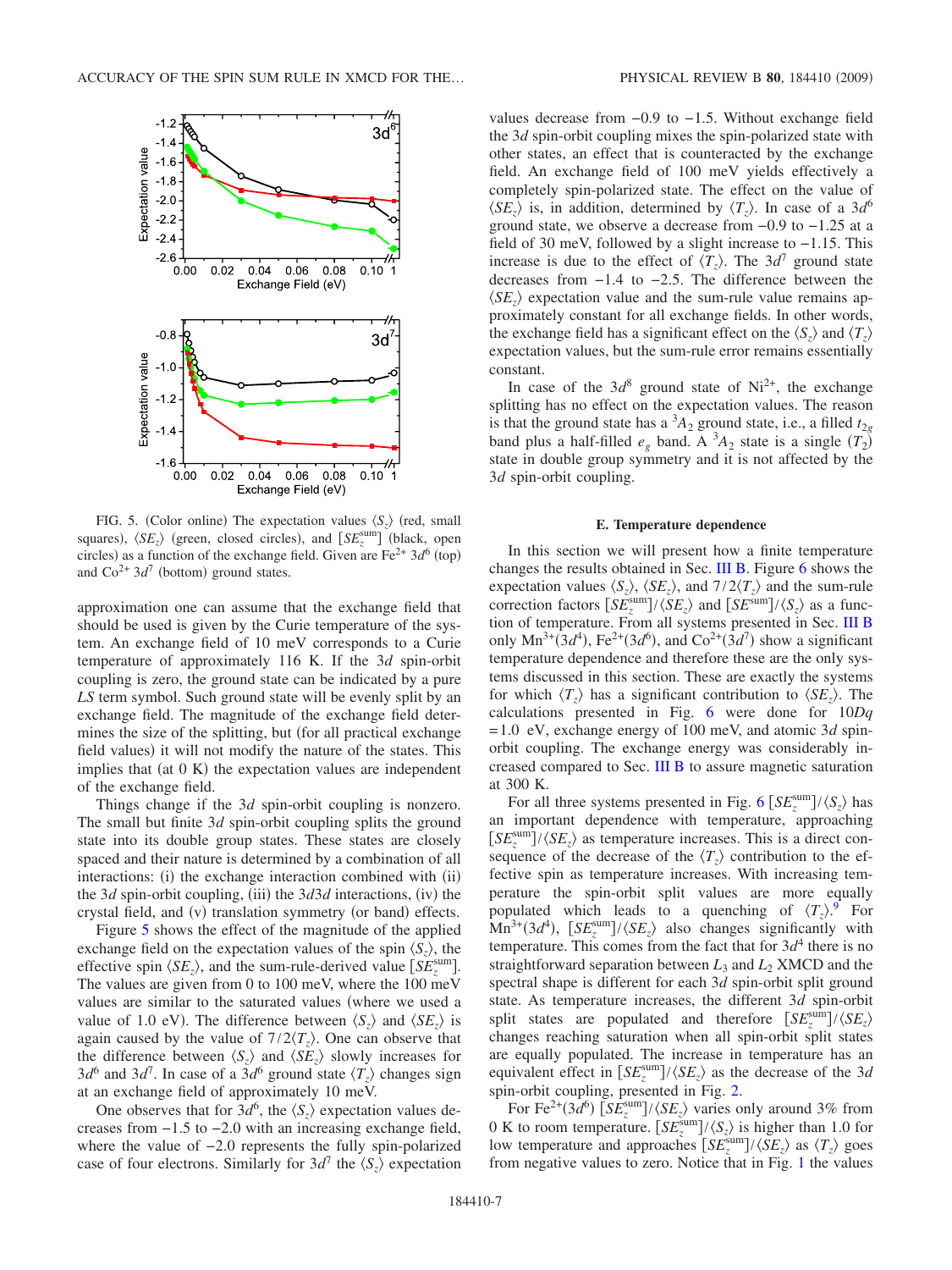<span id="page-7-0"></span>

FIG. 6. (Color online) Temperature dependence for  $\langle S_z \rangle$ ,  $\langle SE_z \rangle$ ,  $7/2^* \langle T_z \rangle$ ,  $[SE_z^{\text{sum}}] / \langle SE_z \rangle$ , and  $[SE_z^{\text{sum}}] / \langle S_z \rangle$  for  $\text{Mn}^{3+}(3d^4)$ ,  $\text{Fe}^{2+}(3d^6)$ , and  $Co^{2+}(3d^7)$ . Simulations done with  $10Dq=1.0$  eV and exchange= 0.1 eV. The lowest temperature point is 10 K.

of  $\langle T_z \rangle$  are positive due to the different exchange energy used there (see in Fig. [5](#page-6-1)).  $[SE_z^{\text{sum}}]/\langle SE_z \rangle$  for  $\text{Co}^{2+}(3d^7)$  is almost constant with temperature varying only between 0.91 and 0.90, while  $\left[ SE_z^{\text{sum}} \right] / \langle S_z \rangle$  varies between 0.80 and 0.85.

## **F. Effect of charge transfer**

Figure [7](#page-7-1) gives the calculations of the  $\langle S_z \rangle$ ,  $7/2 \langle T_z \rangle$ , and  $\langle SE_z \rangle$  expectation values in the presence of charge transfer effects. We have applied charge transfer in a series of twostate calculations mixing  $3d^N$  with  $3d^{N+1}L$ . The parameters used were a spherical symmetric hopping *T* of 2 eV with varying charge transfer energy  $\Delta$ . Large positive  $\Delta$  yields a pure  $3d^N$  ground state and large negative  $\Delta$  yields a pure  $3d^{N+1}L$  state. The expectation values are plotted as a function of the resulting 3*d* occupancy for  $\text{Fe}^{2+}(3d^6+3d^7\underline{L})$ ,  $Co^{2+}(3d^7+3d^8\underline{L})$  $Co^{2+}(3d^7+3d^8\underline{L})$  $Co^{2+}(3d^7+3d^8\underline{L})$ , and  $Ni^{2+}(3d^8+3d^9\underline{L})$  calculations. Figure 7 shows calculation for two values of exchange fields: 10 and 500 meV.

With a large 500 meV exchange field one observes for  $\langle S_z \rangle$  in all cases a completely polarized ground state with only spin-down holes. The 3*d* hole occupancy is for 100% spin-down holes, yielding a value of −0.5 times the number of holes  $(\langle n_h \rangle)$ , implying a straight line in the relationship between  $\langle S_z \rangle$  and the 3*d* occupancy. A smaller exchange field of 10 meV is not able to counteract the effects of the 3*d* spin-orbit coupling and incomplete polarization is visible in the value of  $\langle S_z \rangle$ . The values for  $7/2\langle T_z \rangle$  are close to zero for a 3*d*<sup>8</sup> ground state. The values for  $7/2\langle T_z \rangle$  are larger for the 500 meV exchange field, where a  $3d^7$  state has a positive value of  $\langle T_z \rangle$  and a 3*d*<sup>6</sup> ground state has a negative value. The resulting effective spin  $\langle SE_z \rangle = \langle S_z \rangle + 7/2 \langle T_z \rangle$  deviates from a straight line as systems between  $3d^7$  and  $3d^8$  have higher values and systems between  $3d^6$  and  $3d^7$  have more negative values, both due to the effect of  $\langle T_z \rangle$ .

The resulting sum-rule errors of charge transfer calcula-tions are given in Fig. [8.](#page-8-0) The  $\left[ SE_z^{\text{sum}} \right] / \langle SE_z \rangle$  ratio is between 0.88 and 0.95 in most cases, with values approaching 1.0 for

<span id="page-7-1"></span>

FIG. 7. (Color online) From top to bottom the expectation values  $\langle S_z \rangle$ ,  $7/2 \langle T_z \rangle$ , and  $\langle SE_z \rangle$  as a function of the 3*d* occupancy of the ground states using a two-state charge transfer calculation are given. The exchange fields used are 10 meV (closed squares) and 500 meV (open circles). Results for Fe<sup>2+</sup>  $d^6$ , Co<sup>2+</sup>  $d^7$ , and Ni<sup>2+</sup>  $d^8$ are showed in green, blue, and red, respectively.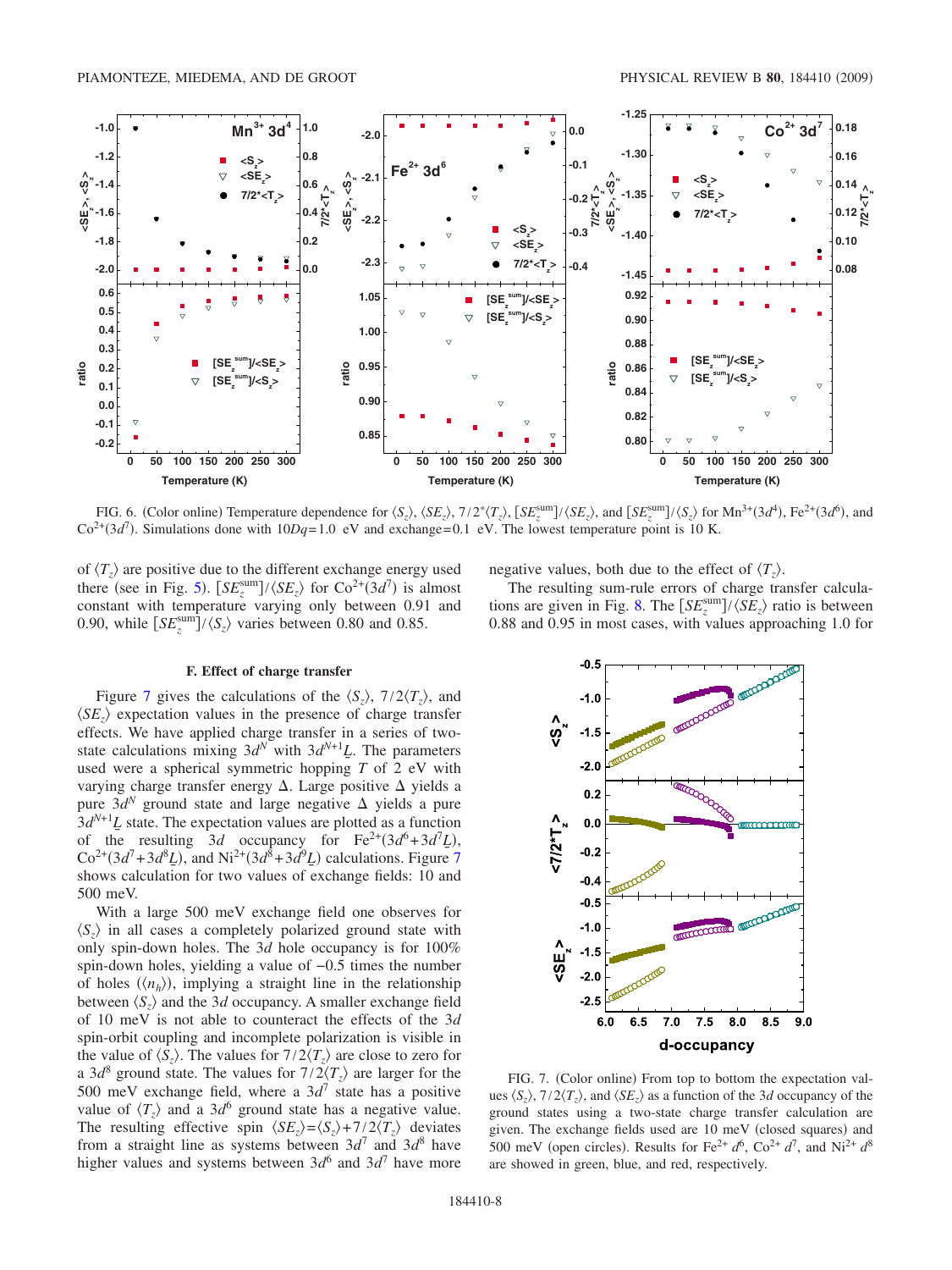<span id="page-8-0"></span>

FIG. 8. (Color online) The ratio of the sum-rule value [SE<sup>sum</sup>] with  $\langle SE_z \rangle$  (top) and  $\langle S_z \rangle$  (bottom) as a function of the 3*d* occupancy of the ground states using a two-state charge transfer calculation. The exchange fields used are 10 meV (closed squares) and 500 meV (open circles).

systems close to a 3*d*<sup>9</sup> ground state. These errors are relatively small. The  $\left[SE_z^{\text{sum}}\right] / \langle SE_z \rangle$  ratio has been calculated taking the correct number of holes into account. The number of holes  $\langle n_h \rangle$  is directly given as ten minus the number of 3*d* electrons, which obviously varies with the charge transfer strength and considerably influences the value of  $[SE_z^{\text{sum}}]$ . The error in the spin expectation value, i.e., the  $\left[SE_z^{\text{sum}}\right]/\langle S_z \rangle$ ratio, shows similar behavior for the 10 meV exchange spectra since in those cases the value of  $7/2\langle T_z \rangle$  is small. The curves for an exchange field of 500 meV have errors that are dominated by  $7/2\langle T_z \rangle$ , with too small values for  $Co^{2+}$  and too large values for  $Fe<sup>2+</sup>$ .

#### **G. Effective spin sum rule for Ni metal**

<span id="page-8-2"></span>The x-ray absorption and XMCD spectra of Ni metal have been simulated with the parameters from van der Laan and Thole.<sup>17</sup> The calculation assumes three configurations in the ground state:  $3d^8 + 3d^9L + 3d^{10}L^2$  at relative energies 0, −2.25, and −3.0 eV. Hoppings of 0.7 and 1.4 eV for *eg* and  $t_{2g}$  states were used. Crystal field splitting  $(10Dq)$  is zero and exchange energy is 0.5 eV. The values obtained for the relative contributions of  $3d^8 + 3d^9L + 3d^{10}L^2$  are 15%, 49%, and 36%, respectively. The sum-rule values obtained are summarized in Table [II.](#page-8-1)

<span id="page-8-1"></span>TABLE II. The expectation values obtained for Ni metal.

|          | $\langle S_z \rangle$ | $7/2\langle T_z\rangle$ | $\langle SE_z \rangle$ | $[SE_z^{\text{sum}}]/\langle SE_z \rangle$ |
|----------|-----------------------|-------------------------|------------------------|--------------------------------------------|
| Ni metal | $-0.394$              | $-0.003$                | $-0.37$                | 0.97                                       |

From Table [II](#page-8-1) it is seen the  $\left[ SE_{z}^{\text{sum}} \right] / \langle SE_{z} \rangle$  value is close to 1, showing that the application of the sum rule in isotropic metallic systems such as bulk Ni metal works well. The contribution of  $\langle T_z \rangle$  to  $\langle SE_z \rangle$  is also negligible for the case of Ni metal. From Fig. [8,](#page-8-0) it is clear that for Co and for Fe metal one would expect a more significant contribution of  $7/2\langle T_z\rangle$ .

#### **IV. DISCUSSION**

We have analyzed the various parameters that influence the validity of the effective spin sum rule. The effective spin sum rule is correct for  $Cu^{2+}$  because the final state has a filled  $3d^{10}$  shell and is not affected by the  $2p3d$  intra-atomic interactions. The value for  $7/2\langle T_z \rangle$  is however -1.0 for all octahedral systems at low temperature and also for tetragonal distorted (elongated) systems. For all systems that deviate from  $O_h$  symmetry, a large value for  $7/2\langle T_z \rangle$  is found. For  $3d^5$ ,  $3d^6$ ,  $3d^7$ , and  $3d^8$  systems it was shown that, while in the same ground state symmetry, the crystal field splitting has almost no effect on  $\left[ SE_z^{\text{sum}} \right] / \langle SE_z \rangle$ . On the other hand a difference between high-spin and low-spin states is always observed. The ratio  $\left[ SE_z^{\text{sum}} \right] / \langle S_z \rangle$  shows small dependences with crystal field due to the  $\langle T_z \rangle$  contribution. The 3*d* spinorbit coupling has some influence on the  $\left[SE_z^{\text{sum}}\right] / \langle SE_z \rangle$  ratio for  $3d^6$  and  $3d^7$  systems and this dependence is also reflected in the  $[SE_z^{\text{sum}}]/\langle S_z \rangle$  values. For  $Mn^{3+} 3d^4$  system  $[SE_z^{\text{sum}}]/\langle SE_z \rangle$  varies not only in magnitude but also in sign with crystal field splitting showing that in this case an application of the sum rule is practically impossible. For  $3d^5$  systems the sum-rule errors are seemly large: 0.68 for high spin and 0.74 for low spin. However it has no dependence on crystal field splitting or 3*d* spin-orbit coupling. For  $3d^6$ ,  $3d^7$ , and  $3d^8$  systems the correction factors range between 0.8 and 0.9.

In Sec. [III C,](#page-5-3) we found that the effective spin sum-rule error scales linearly with  $F_{pd}^2 / LS_{2p}$ , in agreement with previous determinations. A remarkable result is that it is not the 2*p*3*d* exchange interaction that is the origin of the error but instead the dipole-dipole interaction between the 2*p* hole and the 3*d* hole.

In systems with charge transfer the ratio  $\left[SE_z^{\text{sum}}\right] / \langle SE_z \rangle$  is around 0.9 and 1, showing therefore small dependence on the charge transfer amount. However, in the calculations the number of holes is known, which in the experimental case would be the limiting factor for the sum-rule application in systems with charge transfer.

#### **A. Potential derivation of a general correction factor**

We analyze the calculated results here with regard to the question if one can derive a correction factor which would make it possible to derive the  $\langle SE_z \rangle$  or even  $\langle S_z \rangle$  from the derived sum-rule value  $[SE<sub>z</sub><sup>sum</sup>]$ . As mentioned in Sec. [I,](#page-0-1) Goering *et al.*[13](#page-10-10) developed such renormalization technique to derive the spin moment from the effective spin sum rule. An important factor in such correction factor is the branching ratio  $[B]$ . Just as the effective spin sum rule, the branching ratio is affected by the  $2p3d$  multiplet effects.<sup>18-20</sup> Analysis of the effect of the 2*p*3*d* multiplet effect on the effective spin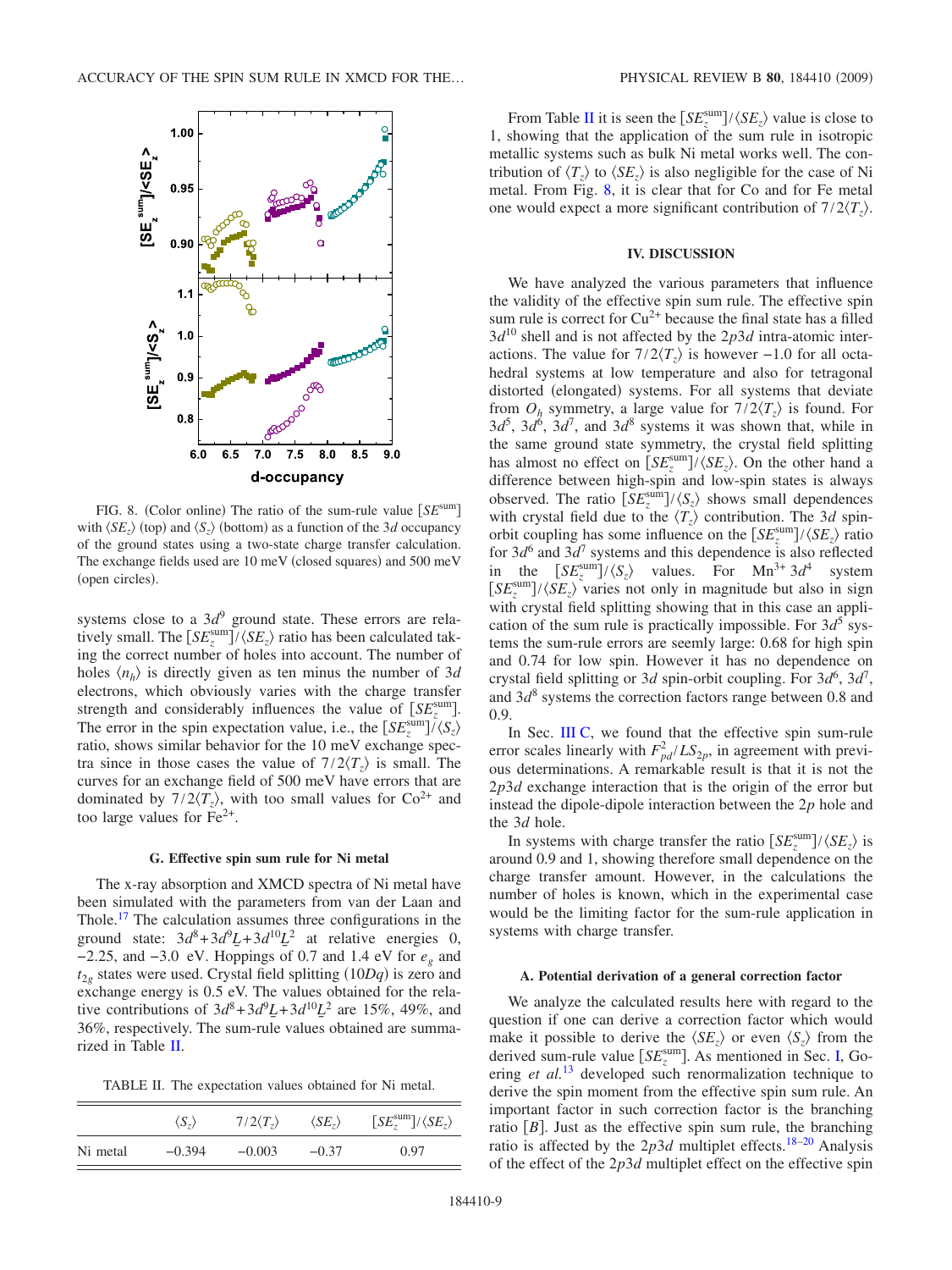<span id="page-9-0"></span>

FIG. 9. (Color online) The variation of the deviation of the sum-rule value  $\left[ SE_z \right]^{ERR}$  (blue, open circles) and the value of the deviation from the statistical branching ratio  $\lbrack \alpha \rbrack$  (red, closed squares) for  $Fe^{2+}(3d^6)$ .

sum rule yields an error that is linearly dependent on the magnitude of the multiplet effect, as was shown in Fig. [3.](#page-5-1) It can be shown that also the branching ratio is linearly depen-dent on the multiplet effect (see Fig. 6 in Ref. [19](#page-11-3)). This brings us to the following reasoning:

(1) The error in the spin sum rule is linearly dependent on the 2*p*3*d* multiplet effects.

(2) The branching ratio is also linearly dependent on the 2*p*3*d* multiplet effects.

(3) This implies that the deviation in the effective spin sum rule and the deviation in the branching ratio are correlated and one can calculate the effective spin deviation from the branching ratio deviation.

We define the transferred intensity between the  $L_2$  and the  $L_3$  edges as  $[\alpha]$ , where  $[\alpha]$  is directly given by the branching ratio  $[B]$  as  $[\alpha]=[B]-2/3$ . Note that  $[B]$  and thus  $[\alpha]$  can be derived from the experimental spectra without any theoretical input. We also define the error in the effective spin sum rule as  $[SE_z]^{ERR} = \langle SE_z \rangle - [SE_z]$  and we propose a linear relation between  $\left[ SE_z \right]^{ERR}$  and  $\left[ \alpha \right]$ , in other words  $\left[ SE_z \right]^{ERR}$  $=f[\alpha]$ . From the actual calculations for Ni<sup>2+</sup> with a crystal field of 1.0 eV, we derive indeed a factor *f* equal to −0.25, with a deviation of  $\sim$  0.01. This implies that for Ni<sup>2+</sup> system the error in the effective spin sum rule can be corrected with a final accuracy of less than 0.5%, where we note that this applies for the effective spin sum rule. This analysis and correction do not involve the value of  $\langle T_z \rangle$ .

So, have we now derived a useful correction procedure for the effective spin sum rule? Unfortunately not. The correlation between branching ratio and the effective spin sum rule is only valid as a function of the 2*p*3*d* multiplet effects. If one varies the ground state, for example, a crystal field parameter, distortion, charge transfer effects, or the spin-orbit coupling, there is no linear relation between the  $\lbrack \alpha \rbrack$  and  $[SE<sub>z</sub>]$ <sup>ERR</sup>. For example, Fig. [9](#page-9-0) shows the example of  $\alpha$  and  $[SE<sub>z</sub>]$ <sup>ERR</sup> in the case of Fe<sup>2+</sup> as a function of 10*Dq*. There is no simple relation and thus no general correction rule for the effective spin sum rule applies. The best procedure to correct the  $[SE_z]$  values is to simulate the XAS and XMCD spectra and then to calculate the expectation values directly on the ground state. A general approach to determine an effective spin and spin correction procedure could be the following:

(1) Simulate the experimental spectrum with charge transfer multiplet calculations.

(2) Calculate the  $\langle T_z \rangle$  and  $\langle S_z \rangle$  expectation values for the as-such determined ground state.

(3) Calculate the theoretical sum-rule value  $\left[ SE_z^{\text{sum}} \right]$  for this ground state.

(4) Determine the theoretical sum-rule errors  $\left[ SE^{\text{sum}}_{z} \right] / \langle SE_{z} \rangle$  and  $\left[ SE^{\text{sum}}_{z} \right] / \langle S_{z} \rangle$ .

(5) Use this correction for the experimentally determined sum-rule value.

### **B. Experimental effective spin sum-rule values**

In principle, the experimental sum-rule value and the theoretical sum-rule value should be the same, but the experiment is, in addition to the theoretical issues discussed here, affected by a number of additional aspects (see also Ref. [21](#page-11-4)), including the following:

E1. The number of holes in the accepting band plays a role because of the normalization to the overall XAS intensity. The number of holes is not always known experimentally.

E2. The  $L_3$  and  $L_2$  edges must be separable in order to determine the independent integrations, including the subtraction of the backgrounds. In addition, the appropriate edges must be separated from other structures and the continuum edge jump. In general this is a nontrivial task, with some variation in the methods used.

E3. If there is an angle between the x-ray beam and the magnetization vector, there is an x-ray absorption due to  $\mu_0$ , in addition to  $\mu$ <sub>-</sub> and  $\mu$ <sub>+</sub>. This effect can be neglected if the XAS spectrum of  $\mu_0$  is given by the average of  $\mu$  and  $\mu_+$ , which would imply that the linear dichroism effect  $(\mu_{-} + \mu_{+})$  $-2\mu_0$ ) is zero, an assumption that in general is not correct.

E4. If electron yield is used, the detection effectiveness must be equal for spin-up and spin-down electrons. This also implies that the escape chance for spin-up and spin-down electrons must be equal and in turn that the electron scattering should be spin independent.

E5. If fluorescence yield (FY) is used, there can be an angular and energy dependence of the signal distorting the XAS spectrum and also its associated XMCD signal. In addition, the FY signal is often affected by state  $(=energy)$ dependent variations in the measured signal.<sup>22</sup>

E6. When measuring by total electron yield (TEY), saturation effects will occur when the probing depth is of the order or smaller than the electron escaping depth. This is the case for very thin films or for measurements in grazing angles. Correction factors need to be applied to the x-ray absorption intensity. $23,24$  $23,24$ 

#### **C. Examples from experiments**

The experimentally determined sum-rule values are affected by two types of errors or inaccuracies:  $(1)$  due to the experimental procedures as described above and (2) due to the intrinsic theoretical errors for the (effective) spin sum rule. In order to verify the applicability of the individual orbital and spin sum rules, Chen *et al.*[25](#page-11-8) determined the values of  $\langle L_z \rangle$  and  $\langle S_z \rangle$ , where both values were  $\sim$  5 – 10 % too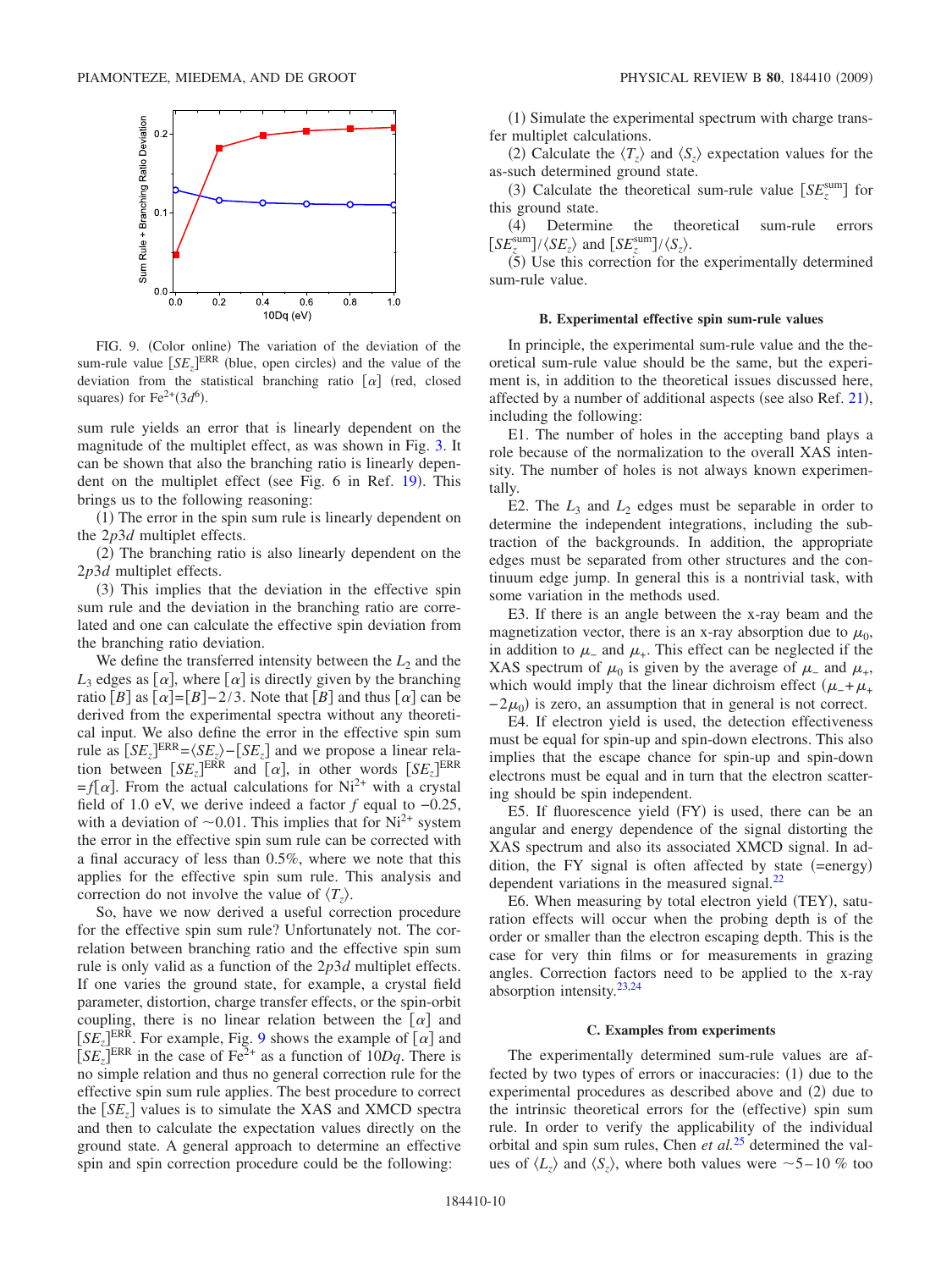small for Fe and 5% too large for Co. For the orbital moment, there is no theoretical error, but for  $\langle S_{z} \rangle$  one would expect values that deviate between  $5\%$  and  $20\%$  (cf. Fig. [8](#page-8-0)). Apparently the experimental uncertainties dominate in this case. In Ref. [24](#page-11-7) the values for  $\langle S_z \rangle$  and  $\langle L_z \rangle$  obtained by the sum rules are compared to neutron diffraction data for Fe, Co, and Ni metal. The ratio  $\langle S_z^{\text{XMCD}} \rangle / \langle S_z^{\text{neutron}} \rangle$  (estimated from Fig.  $8$  in Ref. [24](#page-11-7)) is around 0.9, while we obtained 0.97 in Sec. [III G.](#page-8-2) This is a satisfactory agreement in view of the experimental uncertainties involved in the determination of  $\langle S_z^{\text{XMCD}} \rangle$ . In Ref. [26](#page-11-9) it is found a correction factor of  $1/1.47 = 0.68$  for  $Mn^{2+}(3d^5)$ . This correction factor is found with the help of theoretical simulations and it is the same as obtained here for  $Fe^{3+}(3d^5)$ .

Khanra *et al.* calculated the *L* edge spectrum of a molecular  $Mn_4O_6$  core system, with  $Mn^{2+}$  ions.<sup>27</sup> They found a deviation in the spin sum-rule value of  $\sim 30\%$ , exactly in agreement with Fig. [2](#page-4-1) as given in this paper. This confirms the larger errors for  $3d^5$  systems. Gambardella *et al.* studied Fe, Co, and Ni atoms on a potassium surface.<sup>28</sup> They found exactly correct  $\langle SE_z \rangle$  values for the 3*d*<sup>9</sup> system Ni<sup>+</sup>, in agreement with theory as a  $3d^9$  system has no deviation for the effective spin sum rule. Actually for the atomic  $3d^8$  and  $3d^7$ systems, the theoretical error is also very small, +3*%* for 3*d*<sup>8</sup> and  $+1\%$  for  $3d^7$ , provided that the 3*d* spin-orbit coupling is not quenched. The experimental data on  $\text{Co}^+ 3d^8$  are  $\sim 10\%$ too small and for Fe<sup>+</sup>  $3d^7$  it is  $\sim$  20% too large, which are likely due to experimental aspects as discussed in the paper.

# **V. CONCLUDING REMARKS**

We have analyzed the validity of the effective spin sum rule. In case of the  $3d^9$  ground state of  $Cu^{2+}$ , the effective sum-rule value is exactly correct because the final state has a filled 3*d* band and also there are no initial state or final state multiplet effects. The value of  $7/2\langle T_z \rangle$  is large  $(-1.0)$ , implying that the effective spin is largely different from the spin moment  $\langle S_z \rangle$ .

The effective spin sum-rule errors for the  $3d^4 - 3d^9$  systems as a function of  $(1)$  the crystal field effects and  $(2)$  the

3*d* spin-orbit coupling show errors of 5–10 % for Ni<sup>2+</sup> 3 $d^8$ and  $5-20\%$  for  $Co^{2+}3d^7$  and also for  $Fe^{2+}3d^6$ . The error for  $Mn^{2+}$  3 $d^5$  is approximately 30% and for the case of a  $Mn^{3+}$  3 $d^4$  ground state, the error is very large and varies between −50*%* and +50*%*. This implies that, without further information, the derived effective spin sum-rule values for  $Mn^{3+}$  3d<sup>4</sup> have essentially no meaning. The 3d<sup>4</sup> ground state is strongly affected by the Jahn-Teller distortion, which is strongly linked with the magnitude of the  $\langle T_z \rangle$  value.

The simulations confirm that the final state effects of the 2*p*3*d* multiplet effects and the core hole 2*p* spin-orbit coupling are linearly related with the effective spin sum-rule error, that is, the error scales exactly with  $\langle F_{2p3d} \rangle / \zeta_{2p}$ , in agreement with previous results. Increasing the molecular exchange field saturates the spin moment and the value of  $\langle T_z \rangle$  while maintaining the error in the sum-rule value for the whole range of applied fields.

The inclusion of charge transfer effects create a range of ground states with varying 3*d* occupation, where we have in detail studied the occupation range between 6 and 9. For large exchange fields the spin moment is saturated, but  $7/2\langle T_z \rangle$  is large, except for the range between 8 and 9. For small exchange fields,  $7/2\langle T_z \rangle$  is small. The error in  $\langle SE_z \rangle$  is between 5% and 10% for the whole parameter range, implying that for covalent and/or metallic systems the effective spin sum rule is precise to within 5–10 %. Because the sum rule always yields a too small value, a correction with +5*%* will limit the error to less than 5%. Because of the large  $7/2\langle T_z \rangle$  values, the spin moment cannot reliably be determined from the effective spin sum rule with deviation between −20*%* and +10*%*. It turns out to be not possible to derive a general correction method based on the branching ratio. Such correction is only possible for systems with similar ground states.

#### **ACKNOWLEDGMENT**

P.M. and F.M.F.d.G. acknowledge financial support from The Netherlands National Science Foundation (NWO/VICI) program).

- <span id="page-10-0"></span><sup>1</sup>B. T. Thole, P. Carra, F. Sette, and G. van der Laan, Phys. Rev. Lett. 68, 1943 (1992).
- <span id="page-10-1"></span>2P. Carra, B. T. Thole, M. Altarelli, and X. D. Wang, Phys. Rev. Lett. **70**, 694 (1993).
- <span id="page-10-2"></span><sup>3</sup>H. Wende, Rep. Prog. Phys. **67**, 2105 (2004).
- 4T. Funk, A. Deb, S. J. George, H. X. Wang, and S. P. Cramer, Coord. Chem. Rev. 249, 3 (2005).
- 5F. M. F. de Groot, J. Electron Spectrosc. Relat. Phenom. **67**, 529  $(1994).$
- <span id="page-10-3"></span><sup>6</sup> J. Stohr and H. C. Siegmann, *Magnetism: From Fundamentals to* Nanoscale Dynamics (Springer-Verlag, Berlin, 2006).
- <span id="page-10-4"></span>7Y. Teramura, A. Tanaka, and T. Jo, J. Phys. Soc. Jpn. **65**, 1053  $(1996).$
- <span id="page-10-5"></span>8G. van der Laan, K. T. Moore, J. G. Tobin, B. W. Chung, M. A. Wall, and A. J. Schwartz, Phys. Rev. Lett. 93, 097401 (2004).
- <span id="page-10-6"></span><sup>9</sup> J. P. Crocombette, B. T. Thole, and F. Jollet, J. Phys.: Condens. Matter 8, 4095 (1996).
- <span id="page-10-7"></span>10G. van der Laan, C. M. B. Henderson, R. A. D. Pattrick, S. S. Dhesi, P. F. Schofield, E. Dudzik, and D. J. Vaughan, Phys. Rev. B 59, 4314 (1999).
- <span id="page-10-8"></span>11R. Q. Wu, D. S. Wang, and A. J. Freeman, Phys. Rev. Lett. **71**, 3581 (1993).
- <span id="page-10-9"></span> $12R$ . Q. Wu and A. J. Freeman, Phys. Rev. Lett. **73**, 1994 (1994).
- <span id="page-10-10"></span>13E. Goering, S. Gold, and A. Bayer, Appl. Phys. A **78**, 855  $(2004).$
- <span id="page-10-11"></span><sup>14</sup> F. de Groot, Coord. Chem. Rev. **249**, 31 (2005).
- <span id="page-10-12"></span>15F. de Groot and A. Kotani, *Core Level Spectroscopy of Solids*, 3rd ed. (Taylor & Francis, New York, 2008).
- <span id="page-10-13"></span>16P. Sainctavit, M. A. Arrio, and C. Brouder, Phys. Rev. B **52**, 12766 (1995).